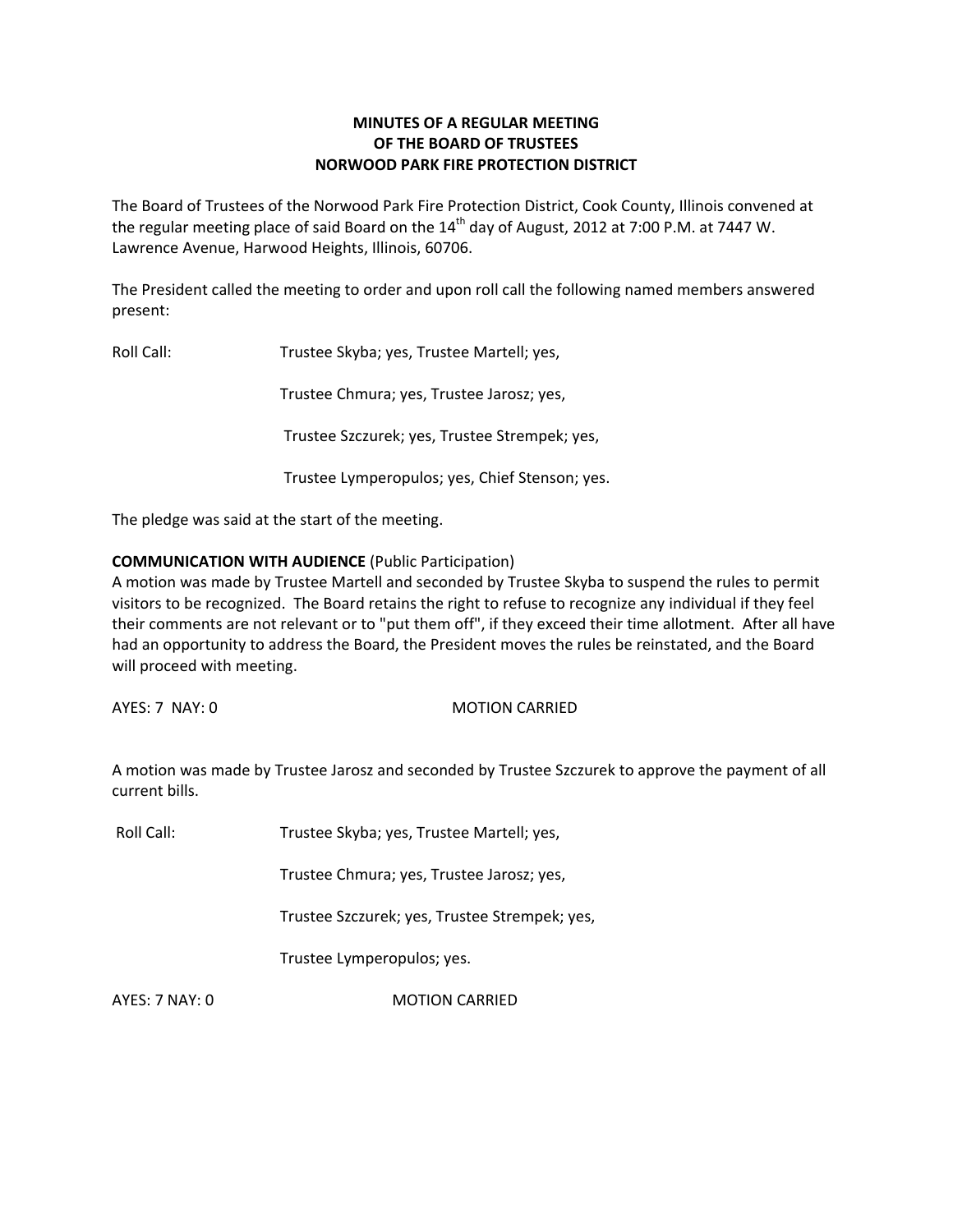A motion was made by Trustee Lymperopulos and seconded by Trustee Strempek to approve the minutes of the Regular meeting held on July  $10^{th}$ , 2012.

| Roll Call:     | Trustee Skyba; present, Trustee Martell; abstain, |  |
|----------------|---------------------------------------------------|--|
|                | Trustee Chmura; yes, Trustee Jarosz; yes,         |  |
|                | Trustee Szczurek; yes, Trustee Strempek; yes,     |  |
|                | Trustee Lymperopulos; yes.                        |  |
| AYES: 5 NAY: 0 | <b>MOTION CARRIED</b>                             |  |
|                |                                                   |  |

## **TREASURER'S REPORT**

Schedule of Assets (Arising from Cash Transactions) July 31, 2012

## Assets

| Checking and money market accounts (interest rate-APY):  |                                               |
|----------------------------------------------------------|-----------------------------------------------|
| Plaza Bank checking (0.046%)                             | \$1,809<br>863,761<br>573<br>672,965<br>3,318 |
| Plaza Bank money market (0.295%)                         |                                               |
| Plaza Bank checking- Public Education                    |                                               |
| Plaza Bank ambulance billing money market (0.295%)       |                                               |
| Plaza Bank-Medical 1003102                               |                                               |
| Suburban Bank & Trust                                    |                                               |
| Total checking and money market accounts                 | 1,542,426                                     |
| Certificates of deposit (interest rate and maturity):    |                                               |
| Plaza Bank (0.65%, 03/02/13)                             | 616,053                                       |
| Belmont Bank and Trust (1.20% 08/23/12)                  | 524,738                                       |
| Plaza Bank (0.85% 01/17/13)                              | 123,359                                       |
| Plaza Bank (0.65% 03/18/13                               | 418,219                                       |
| Plaza Bank (0.65% 06/23/13)                              | 467,900                                       |
| Belmont Bank (1.20% 08/21/12)                            | 501,652                                       |
| Belmont Bank (1.00% 07/19/14)                            | 359,776                                       |
| Total certificates of deposit                            | 3,011,697                                     |
| Total checking, money market and certificates of deposit | <u>\$4,554,123</u>                            |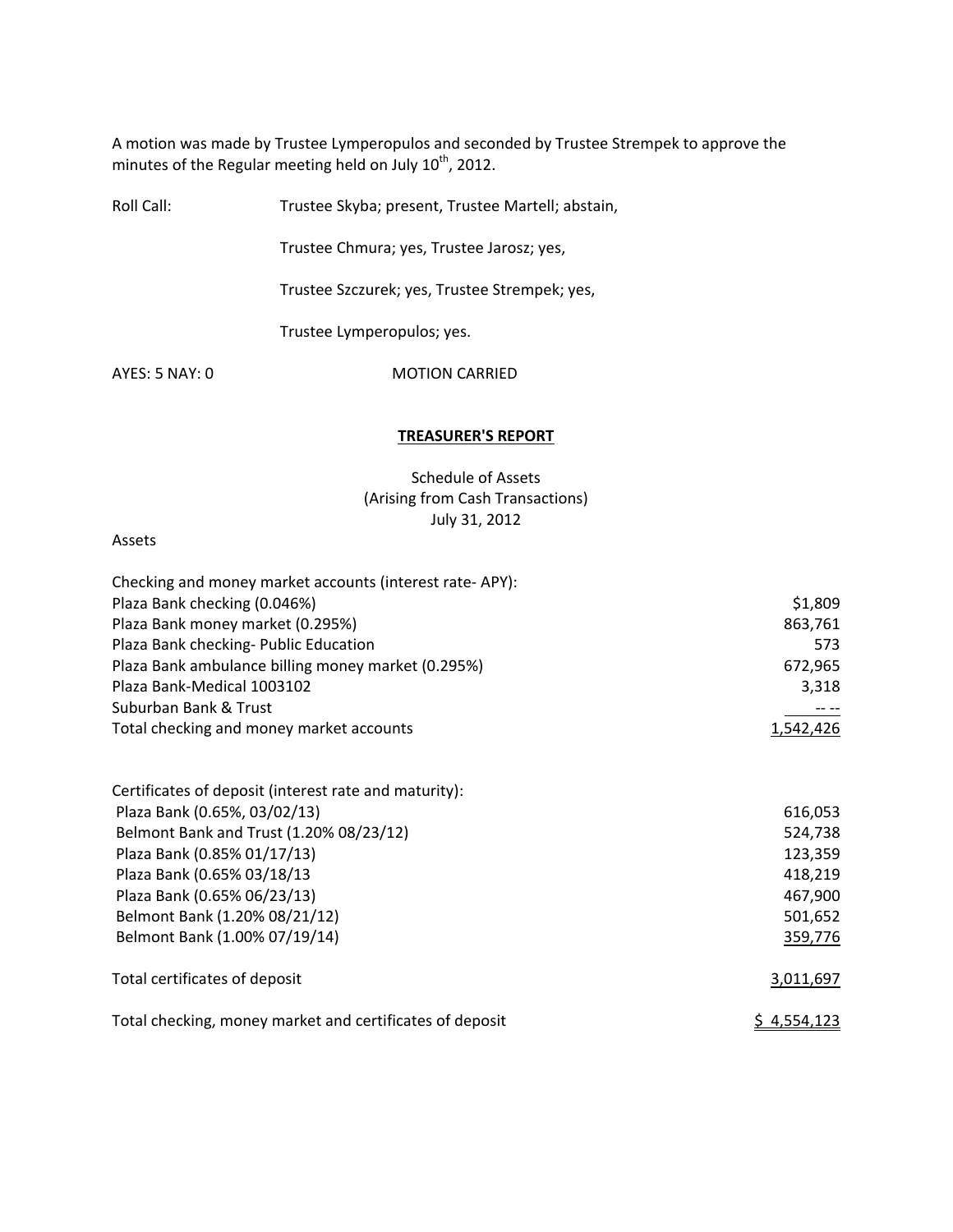Motion by Trustee Skyba, seconded by Trustee Strempek to approve the Treasurer's report as presented from the Financial Statement for July 2012**.**

Trustee Martell explained that we had 2 CD's due, one which had a bump up feature. Also, have 2 CD's that are coming due next month.

Roll Call: Trustee Skyba; yes, Trustee Martell; yes,

Trustee Chmura; yes, Trustee Jarosz; yes,

Trustee Szczurek; yes, Trustee Strempek; yes,

Trustee Lymperopulos; yes.

AYES: 7 NAY: 0 MOTION CARRIED

#### **Chiefs Report:**

All Trustees received a copy of the alarm report.

All Trustees received a copy of the inspection report along with the list of completed inspections for this month.

We will be completed with all of our Self Contained Breathing Apparatus (SCBA) training Thursday and the new units will be mounted and put in service on Friday. Everybody is comfortable with the equipment, it works great and the men are excited to put it in service.

The equipment needed to put the radios, lights and sirens in my car has been on backorder for two months. I have tried to work with the installer but it has been two months and he does not return calls and is becoming very unreliable. I demanded all of our equipment back and he is dropping everything off over the weekend. We brought it to another installer today who does the squads in Norridge. If he can do it in a timely manner and the cost is comparable I am going to let him do it. This is an emergency situation, so I will have to get something done and deal with it next month.

There have been many complaints with Sprint and Nexel service. I met with Verizon yesterday with Doug and went over all the equipment and packages that they offer. If we switch to Verizon our bill would basically stay the same, there would be a couple of differences that I would need to go over with everybody if we make the switch. We tested the Verizon phone against our Sprint I phones and the difference was incredible. We would sell back some of our equipment and this would be a wash for most of our phones. We would need to come up with \$480 in order to complete the fleet. Doug can explain the problems that we have been experiencing. Trustee Strempek stated that they have had numerous problems, Nextel shut down 5 towers in the area. Discussion.

There is an Officer's promotional exam scheduled for the end of November. There are 13 Firefighter's that would be eligible to take the exam. We would hold an oral exam in October and have the written exam in November. Once we announce the test the candidates have 90 days to study the material.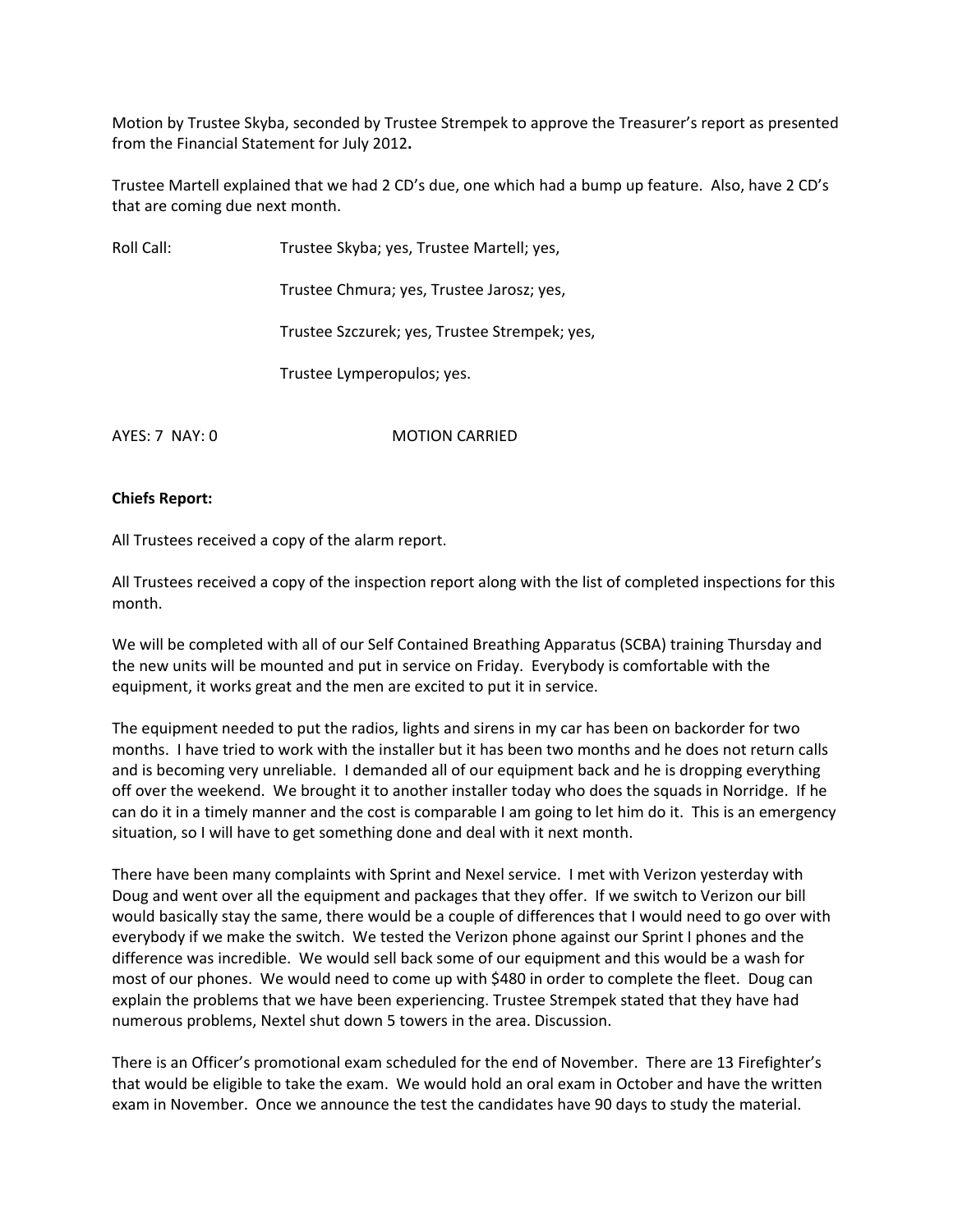Megan Gaesor has been working on a 10 year report for most of the summer. It is similar to what was done years ago. I will pass out a rough draft for you to take a look at. I put some financials together. I have been working with Trustee Martell on these figures. Please take a look and let us know what you think. We don't have to include all this information into the report. Bob can explain what language he would like to add. Trustee Martell would like this to be done annually.

Joe Carpino's pension hearing is August 31 $^{\rm st}$ , 2012 at 8:30am.

I have three quotes on seal coating, crack filling, and painting lines for the parking lot, originally we wanted it to get done before the Open House which we could still do. With the construction on the new Mariano's, do we want to wait until it is completed? It has been three years since the last time it was sealed. The prices are \$2,450, \$2,165, and \$2,237. If we want to do it this year I can add it to the September agenda. Discussion, Trustee's may put off until next year. Discussion on a fence bordering Marianos in the rear of the station.

The changes in the final budget were completed. We added the revenue and expenditures for the extraction system grant and plugged in all the real yearend numbers.

There has been a change in the law on publishing the Annual Treasurer's Report. We can post a notice in the paper after we get our audit. We would need to notify the taxpayers that the annual report and the audit are available to view at our station or on our website. This must be done within 6 months of the end of the fiscal year. This will save us a couple hundred dollars by not publishing the whole report.

We are Looking into a program for a Pharmaceutical and needle drop-off. We would need a lockable container. Discussion, Trustees feel it is a good idea. Trustee Strempek stated that when the Village of Norridge did it they needed to put the medications into the container. Discussion.

Chief Stenson asked if anyone has any questions on the Compensation Package.

A motion was made by Trustee Martell and seconded by Trustee Skyba to accept the Chiefs report as presented for July 2012.

AYES: 7 NAY: 0 MOTION CARRIED

#### **Presidents Report:**

Trustee Chmura stated they received a phone call from PSI who wanted to discuss the contract that expires in December. They offered to freeze the  $1<sup>st</sup>$  year and increase it 2% for each of the next two years. They are going to issue a letter with the quote. Discussion. PSI issued a plaque to the District for the partnership we have had since 1981.

#### **Committee Reports:**

Finance Committee‐ Trustee Chmura stated that Kevin, the staff and Bob worked hard on the budget and the compensation package. Chief talked to Baker and Baker about the audit that must be completed and passed in December.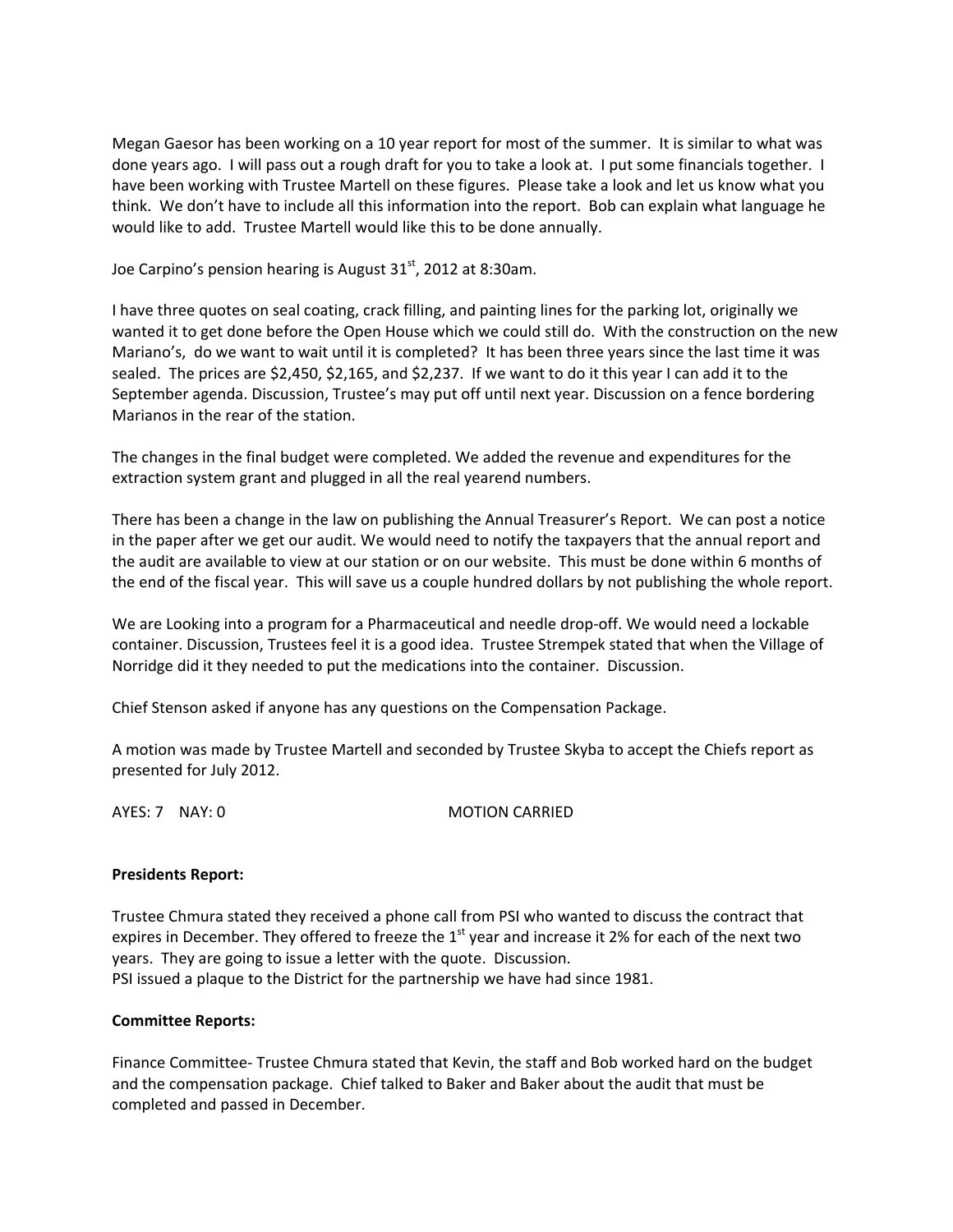Building and Equipment Committee‐ Chairman Trustee Szczurek stated he had nothing to report at this time.

Technology and PR Media Committee‐ Chairman Strempek stated he had nothing to report at this time.

Policy Committee‐ Chairman Trustee Skyba stated there is nothing to report.

Pension Fund- Trustee Martell stated they met in July, there was discussion on stocks and they are on the right track. Trustee Martell and Trustee Chmura feel it is going better than a couple years ago. There was discussion on a possible issue with an annuity investment at a different fire department. Discussion.

#### **Old Business:**

None

### **New Business**:

Motion by Trustee Jarosz and seconded by Trustee Szczurek to adopt and approve Ordinance #12‐4, the Norwood Park Fire Protection District Budget and Appropriation for fiscal year 2012‐2013.

Roll Call: Trustee Skyba; yes, Trustee Martell; yes,

Trustee Chmura; yes, Trustee Jarosz; yes,

Trustee Szczurek; yes, Trustee Strempek; yes,

Trustee Lymperopulos; yes.

AYES: 7 NAY: 0 MOTION CARRIED

Motion by Trustee Martell and seconded by Trustee Skyba to approve the 3 year Engagement letter with internal Accountant Paul Smit and Associates for services to the Norwood Park Fire Protection District for fiscal years ending June 30, 2012 thru June 30, 2015.

Roll Call: Trustee Skyba; yes, Trustee Martell; yes,

Trustee Chmura; yes, Trustee Jarosz; yes,

Trustee Szczurek; yes, Trustee Strempek; yes,

Trustee Lymperopulos; yes.